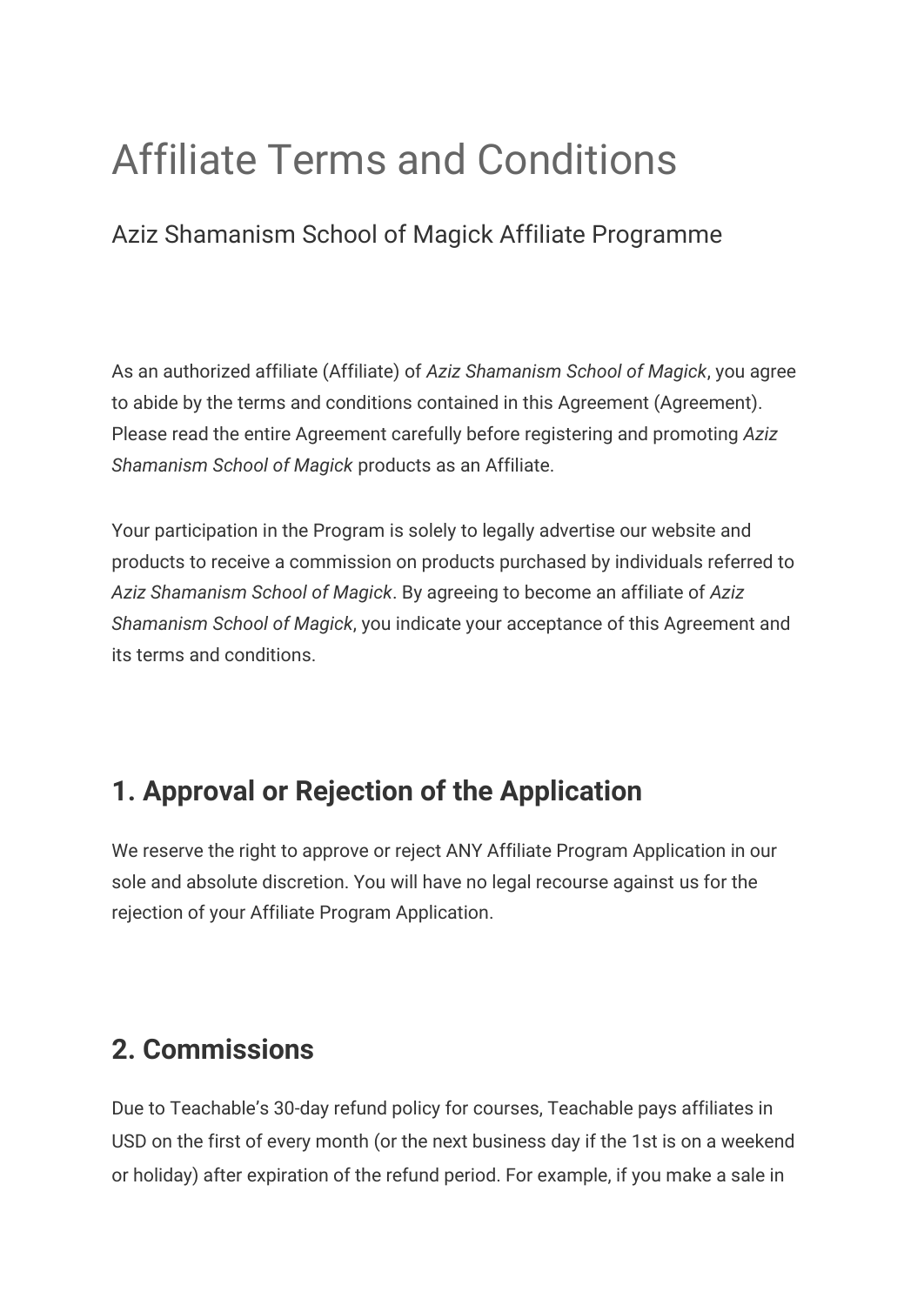January, you would receive those funds from Teachable on March 1st. Then, on April 1st, you'll be paid for sales made in February, and so on.

Payments will only be sent for transactions that have been successfully completed. Transactions that result in chargebacks or refunds will not be paid out.

In the event a customer requests a refund for a transaction for which the Affiliate has earned commissions, any commissions earned on the refund amount will be deducted from the Affiliate's balance.

## **3. Termination**

Either party has the right to terminate the agreement immediately without prior notice.

If the Affiliate terminates the agreement, no further commissions from *Aziz Shamanism School of Magick* will be paid for any past or future customer transactions. If *Aziz Shamanism School of Magick* chooses to terminate the agreement, any existing balance will be paid to the affiliate within 60 days of termination.

Your affiliate application and status in the Program may be suspended or terminated for any of the following reasons:

- Inappropriate advertisements (false claims, misleading hyperlinks, fake testimonials, hate speech, inappropriate imagery etc.).
- Spamming (mass unauthorised email, mass newsgroup posting, etc.).
- Use of your affiliate links on platforms owned by Aziz Shamanism including azizshamanism.com and courses.azizshamanism.com websites, and Aziz Shamanism social media platforms including but not limited to Facebook, Instagram, Twitter, MeWe and YouTube.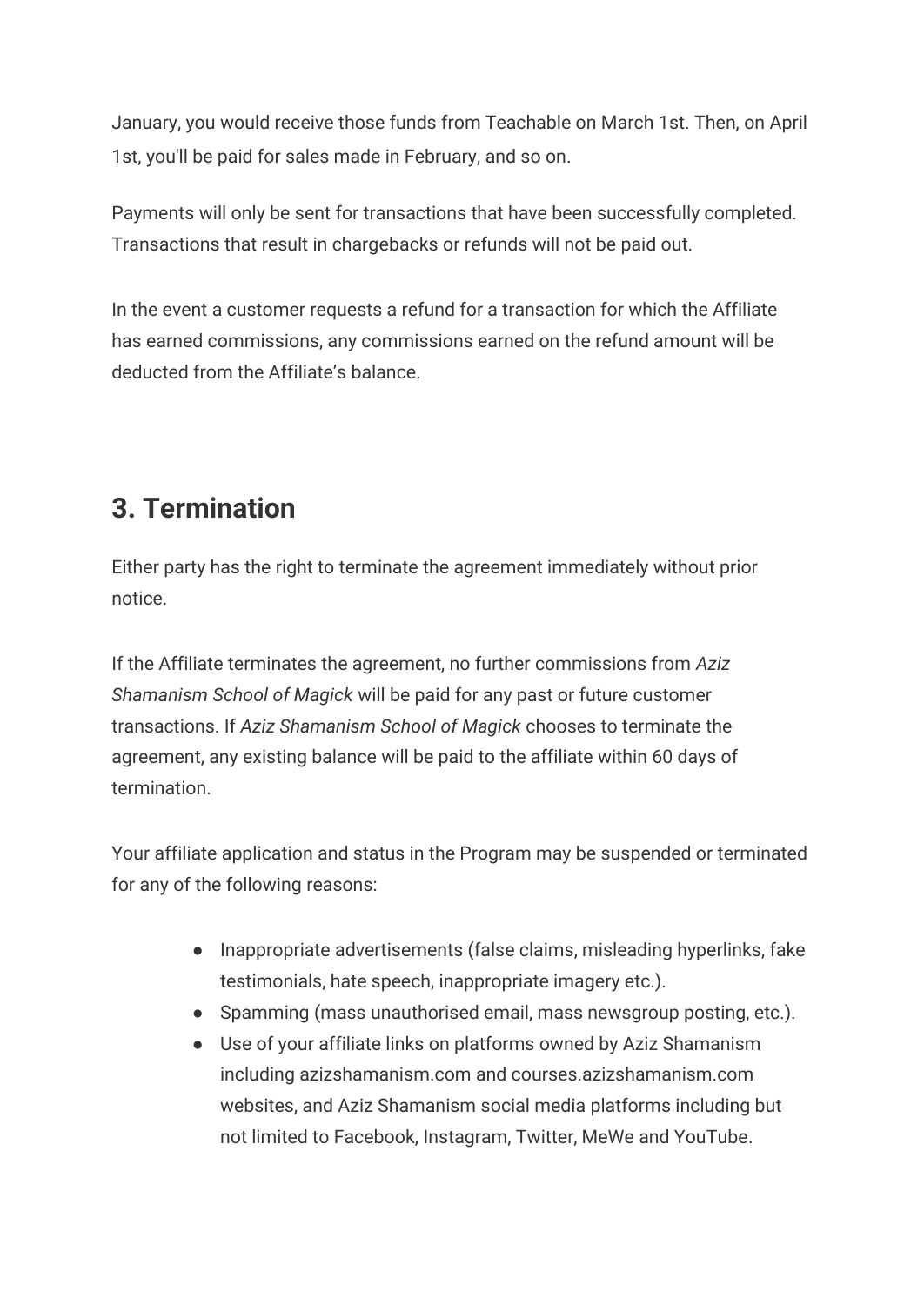- Advertising on sites containing or promoting illegal activities or hate speech.
- Failure to disclose the affiliate relationship for any promotion that qualifies as an endorsement.
- Violation of intellectual property rights.
- Self-referrals, fraudulent transactions, suspected Affiliate fraud.
- Attempting to use your link on products other than those authorised on your Affiliate Dashboard or to in conjunction with any promotional codes/coupons unless specifically authorised. Product launches are generally not included in the affiliate programme, although the product may be included later post launch.
- Promoting multiple products to the same **specific** person. \*
- Knowingly promoting to a specific existing customer of Aziz Shamanism

\*The intention of this affiliate programme is to bring in **new** students. Once a student has purchased one course, promotion of additional courses will be by Aziz Shamanism School of Magick rather than by affiliates. Multiple purchases that occur as a result of affiliate links being promoted to a wide audience such as via a website, social media or large email list (rather than to a specific person) are acceptable.

In addition to the foregoing, *Aziz Shamanism School of Magick* reserves the right to terminate any Affiliate account at any time, for any violations of this Agreement or at our own discretion.

## **4. Affiliate Links and Assets**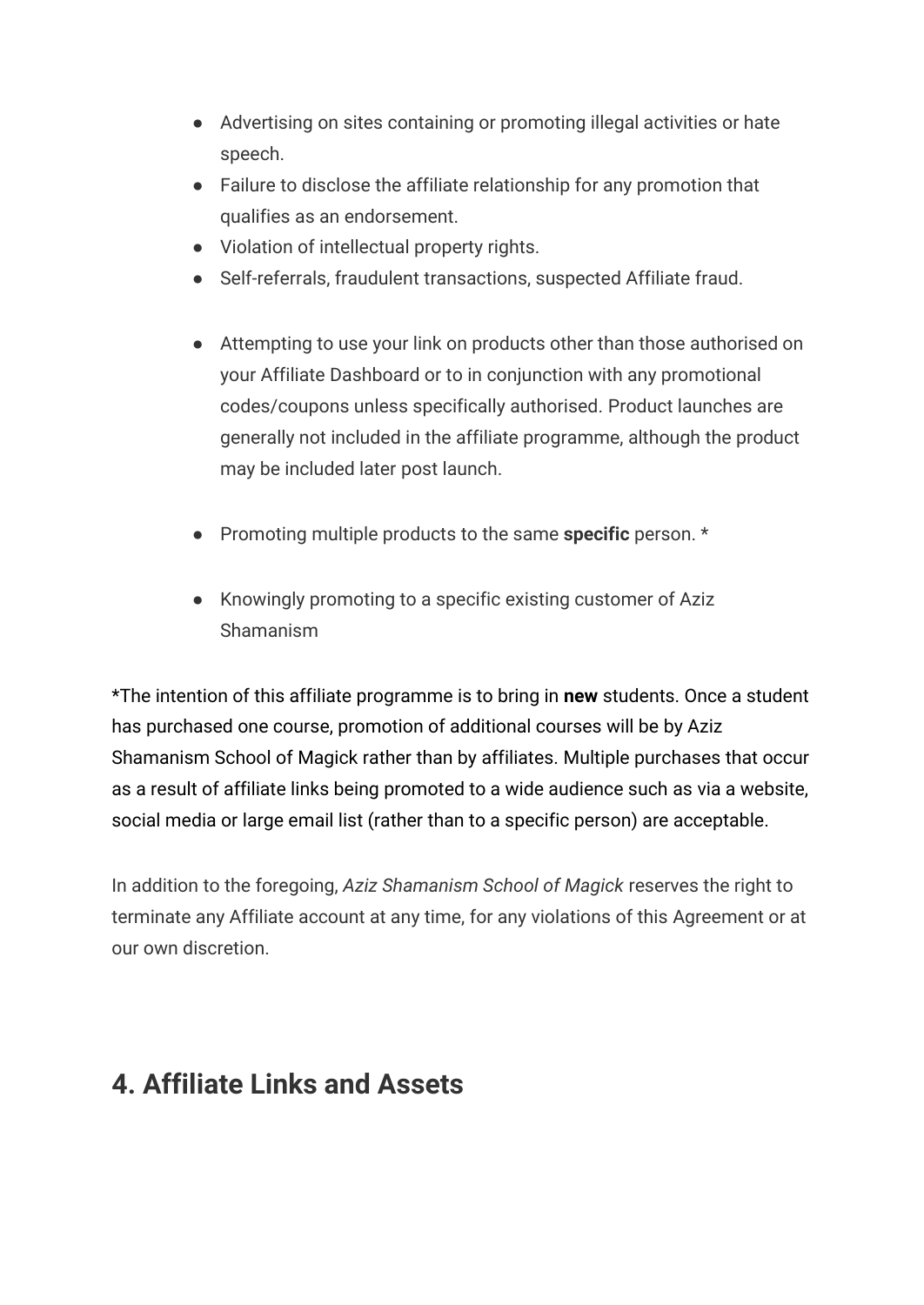You may use graphic and text links both on your website and within your email messages. You may also advertise *Aziz Shamanism School of Magick* products in online and offline classified ads, magazines, and newspapers.

You may use the graphics and text provided by us, or you may create your own as long as they are deemed appropriate according to the conditions and not in violation as outlined in Condition 3.

Affiliates are permitted to use the *Aziz Shamanism School of Magick* brand and marketing resources available. Logos and other assets cannot be modified. The Affiliate does not gain any trademark, copyright or any other rights to these materials.

The Affiliate will never imply that they are acting on behalf of or as *Aziz Shamanism School of Magick*.

The Affiliate will never represent themselves, *Aziz Shamanism School of Magick* or their relationship with *Aziz Shamanism School of Magick* in a false or misleading way.

The Affiliate will not engage in the distribution of an unsolicited bulk email (spam) mentioning or referencing *Aziz Shamanism School of Magick*.

## **5. Liability**

*Aziz Shamanism School of Magick* will not be liable for indirect or accidental damages (loss of revenue, commissions) due to affiliate tracking failures, loss of database files, or any results of intents of harm to the Program and/or to our website(s).

We do not make any expressed or implied warranties with respect to the Program and/or the products sold by *Aziz Shamanism School of Magick*. We make no claim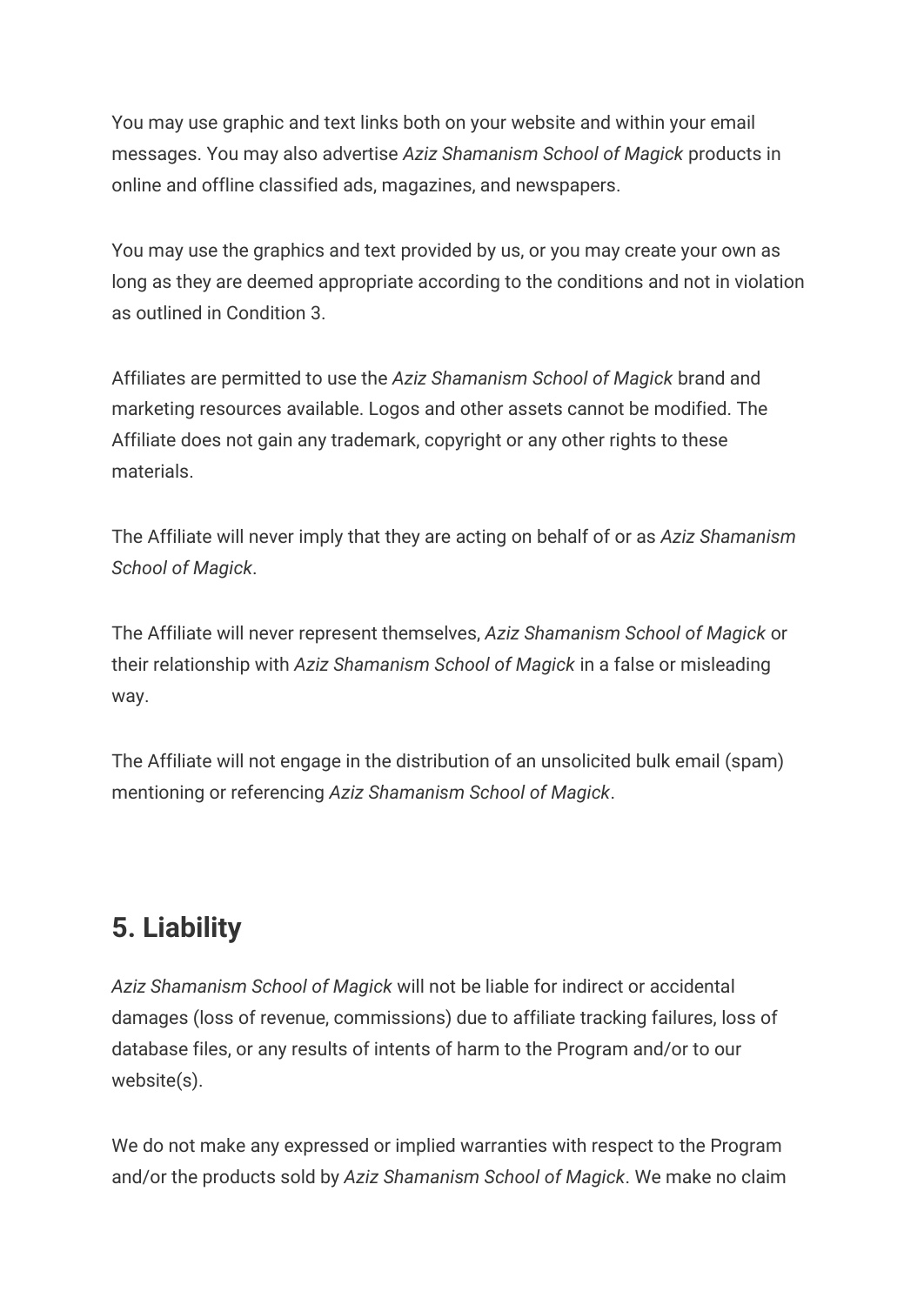that the operation of the Program and/or our website(s) will be error-free and we will not be liable for any interruptions or errors.

## **6. Term of the Agreement**

The term of this Agreement begins upon your acceptance in the Program and will end when your Affiliate account is terminated.

The terms and conditions of this agreement may be modified by us at any time (and you will be duly notified via email). If any modification to the terms and conditions of this Agreement are unacceptable to you, your only choice is to terminate your Affiliate account. Your continuing participation in the Program will constitute your acceptance of any change.

## **7. Indemnification**

Affiliate shall indemnify and hold harmless *Aziz Shamanism School of Magick* and its owner Peter Aziz, subcontractors, licensees, successors and assigns, including those licensed or authorized by *Aziz Shamanism School of Magick* to transmit and distribute materials, from any and all liabilities, damages, fines, judgments, claims, costs, losses, and expenses (including reasonable legal fees and costs) arising out of or related to any and all claims sustained in connection with this Agreement due to the negligence, misrepresentation, failure to disclose, or intentional misconduct of Affiliate.

## **8. Governing Law, Jurisdiction, and Legal Fees**